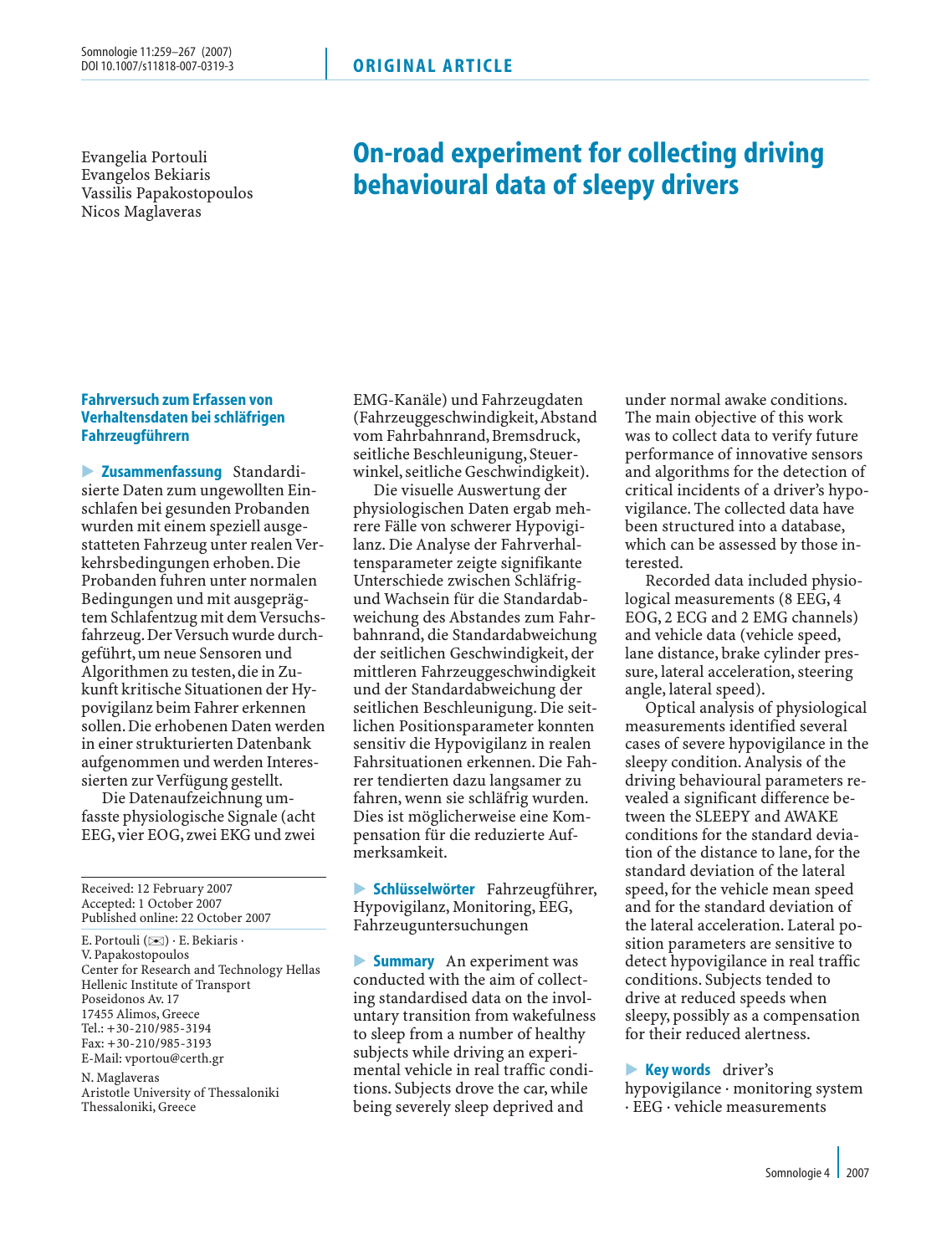# Introduction

Driver's sleepiness has been identified as a cause of fatal crashes and accidents on highways caused by car or truck drivers (Philip, 2005; Hakkanen and Summala, 2000). Driver sleepiness countermeasure devices should be developed so as to prevent errors which could lead to accidents (Lal and Craig, 2001). A number of measures have been reported in the literature and have been found to be sensitive and reliable indicators of drowsiness. These include brain wave activity (Lal and Craig, 2002; De Waard and Brookhuis, 1991; Akertstedt et al. 1991), eyelid closure and blinking (Wierwille et al. 1994) and heart rate and heart rate variability (Ako et al. 2003). Furthermore, results in the literature indicate that driving performance measures can also be used for monitoring alertness state (Brookhuis, 1993; Arnedt et al. 2000; Fairclough and Graham, 1999).

However, the feasibility of identifying any specific type of physiological and/or behavioural change, during the involuntary transition from wakefulness to sleep as a function of time of day and time on task, which could be used as a reference guide for monitoring the current level of subject's alertness,is rather questionable,mainly for two reasons. Firstly, because there is no such clearcut between level of vigilance and type of behavioural outcome (Sanders & McCormick, 1992), and secondly, because there are large individual differences in the way fatigue and drowsiness are expressed (Fairclough & Graham, 1999; Brown, 1994). Another important constraint that also needs to be taken into consideration is that the pattern of performance decrement is highly dependent on the type of task requirements (e. g. detection vs. responding) and the context in which each task occurs (Gillberg & Akerstedt, 1998).

Thus, taking together the above constraints, it becomes rather self-evident that instead of trying to identify any simple behavioural unit as an individual index of the current level of vigilance, it is more fruitful to try to determine the main outline of the vigilance decrement process, as it is determined by the interaction of the measurable parameters of physiological and behavioural activity, considering the type of task and the contextual factors (Brookhuis, De Waard, & Fairclough, 2003; Johns, 2000).

The main objective of this experiment was to collect physiological and driving behavioural data from severely sleep-deprived drivers falling asleep at the steering wheel of an experimental car.A further objective was to create a databank of such data, so as to allow the verification of future sensors and algorithms for the detection of critical incidents of hypovigilance.

Currently there are some systems on the market or under research claiming to detect or predict sleepiness from one or several variables; however it is generally believed that no system is generally proven as accurate and reliable (Ackerstedt and Kecklund 2000). A non-obstructive system based on vehicle measures only would be more preferable by the driver. Sensors like cameras used to monitor the driver's eyes are also not fully reliable and they are expensive. Previous experiments conducted mainly in driving simulators have identified several vehicle-related measures which seem related to a driver's sleepiness. These include mainly measures of lateral position (Peters et al. 1999,Arnedt et al. 2000) and steering control (Fairclough and Graham 1999), while the sensitivity of speed control measures has not been consistently proven to be related to drowsiness (Haworth et al. 1988). The majority of previous studies have been performed in driving simulators, in which subjects were aware that their behaviour and possible errors would not have an impact on their safety. Indeed in a comparison survey made with sleepy drivers in real conditions and in simulator drivers in a simulator made more frequent line crossings and had longer reaction times (Philip et al. 2005).

Thus, another objective of this experiment was to examine whether vehicle-related measures previously found to be related to drowsiness in driving simulator studies are also sensitive when the drivers are driving in a real highway environment.

# Method

# ■ Equipment used

The experiment was performed using the CERTH experimental car, in Thessaloniki, Greece, from June 6 to October 12, 2005. The experimental car is based on a Lancia Thesis 2.4 equipped as follows:

- Front obstacle detection radar, providing information about front obstacles (distance, relative speed).
- Lane recognition camera, providing information about vehicle position relevant to the lane.
- Eyelid sensor and software, providing information regarding eyelid movements which are useful to estimate level of a driver's hypovigilance.
- Electronic unit which collects information from the vehicle electronic system and exports them to the central PC for processing. Such information includes acceleration pedal position, brake cylinder pressure, vehicle longitudinal speed and acceleration, yaw rate, steering wheel angle, lights status, wipers status, external temperature, etc.
- Main PC to record and store all information as well as process it on-line.

For EEG recordings an ambulatory EEG monitoring system was used (Brain Vision Recorder, Version 1.2.0001) with an independent battery power supply time of approximately 3 hours. The system used for preliminary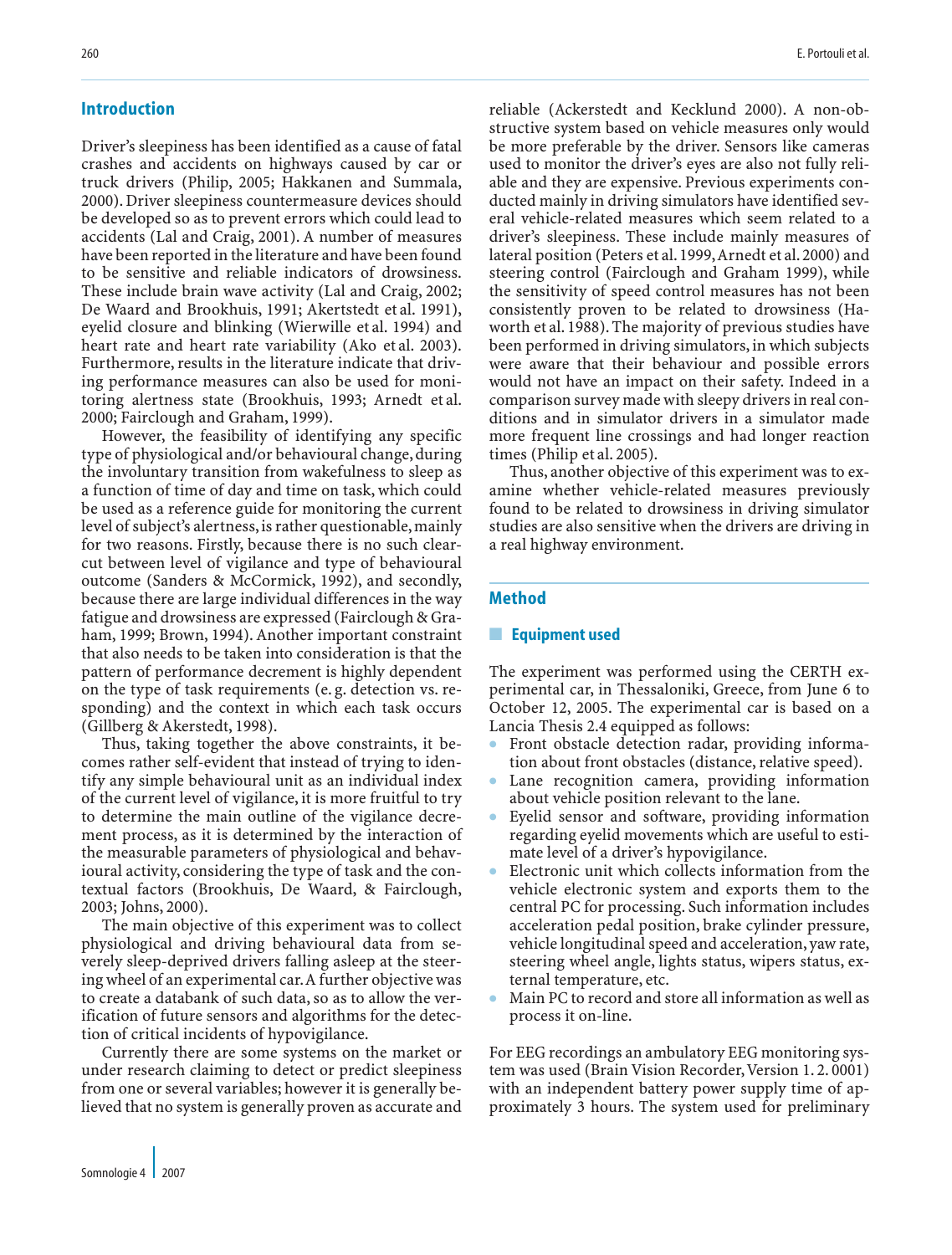data browsing was the Brain Vision Analyser, Version 1.05.

The Eyelid Sensor (ELS), developed by Siemens, was also used during the experiment (Fig. 1). This is a standalone, real time (50 Hz) image processing system for detecting the driver's vigilance state, by measuring blink duration and blink frequency, composed of four main parts: a CCIR standard B/W camera turned 90° left, placed in the bottom of the dashboard which observes the driver's face through the steering wheel, two near infrared lightning (noninvasive light) devices, placed on the top of the dashboard at each side of the steering wheel that illuminate the driver's face, a PC-based ECU, placed in the trunk of the car that processes the images in real time for detecting the eyes and measuring the eyes opening. The opening signal of each eye is then analysed to identify simultaneous blinks and their duration.

Data from this sensor were also collected synchronously to the rest of the data, for cross-checking with the physiological data analysis.

#### ■ Subjects

Subjects were recruited through advertisements in local newspapers.In total,28 appointments were made.In one case,the medical doctor (M. D.) did not allow the subject to continue to the next experimental stage of driving the car due to arterial hypertension. In four other cases, the subjects did not come to CERTH and the experiment was cancelled. In another three cases, the subjects did not show enough signs of sleepiness during driving according to the EEG; thus they were excluded from the database.



Fig. 1 The ELS (EyeLid Sensor) system attached to the experimental car's panel

# ■ Procedure

Two pilot experiments were performed before the official experiment was started in order to detect and solve technical problems.

The experiment included two rides: First there was a ride under heavy sleepiness condition. If this was successful, namely there were indeed signs of sleepiness, then the subject was called after about two weeks for a second ride under normal alertness conditions. The two rides were scheduled for approximately the same time of day, so as to keep traffic conditions similar as far as possible. Subjects had to give their consent in writing before they could participate in the experiment.

#### Drive while sleepy

It was asked that the subjects stay awake the night before the experiment, and then to arrive at the CERTH premises at around 20:00. Initially, the subject signed a consent form of agreement to participate in the experiment and a standard medical examination followed by the medical doctor, who supervised the experiment.

Upon arrival and after passing the standard medical examination test, the subjects' level of sleepiness was estimated by using the Karolinska Sleepiness Scale (KSS) test, and their sleepiness behaviour was scaled by the M. D. using the Epworth Sleepiness test. The participants also filled in an entry questionnaire regarding personal data, previous involvement in sleepiness related incidents, period of not having slept, type and timing of last meal, drinks.

According to the Karolinska Sleepiness Scale test, an EEG measurement test was performed for 20 min in a quiet, dark environment. Eight EEG (Table 1), four EOG, two ECG, and two EMG channels were attached to the subject (Fig. 2) and afterwards an impedance checking procedure of the electrodes was followed. EOG recordings were based on two different leads (horizontal eye movements and vertical eye movements), in order to be able to separate eye blinks from vertical movements.The medical doctor did a brief estimation of subject's sleepiness according to the KSS and if the subject was judged to be sleepy enough, the actual experiment began.

Table 1 Recording channels for the EEG measurements. Notations included indicate electrodes' position, according to the 10–20 system. Placements A1 and A2, the mastoids (behind the ear), are used as reference. Subjects' ground was connected to the forehead

| <b>Recording channels</b> |           |       |    |           |       |  |  |  |
|---------------------------|-----------|-------|----|-----------|-------|--|--|--|
| 1:                        | $Fp1-A2$  | (EEG) | 5: | $Fp2-A1$  | (EEG) |  |  |  |
| 2:                        | $C3 - A2$ | (EEG) | 6: | $C4 - A1$ | (EEG) |  |  |  |
| 3:                        | $P3 - A2$ | (EEG) | 7: | $P4 - A1$ | (EEG) |  |  |  |
| 4:                        | $O1 - A2$ | (EEG) | 8: | $02 - A1$ | (EEG) |  |  |  |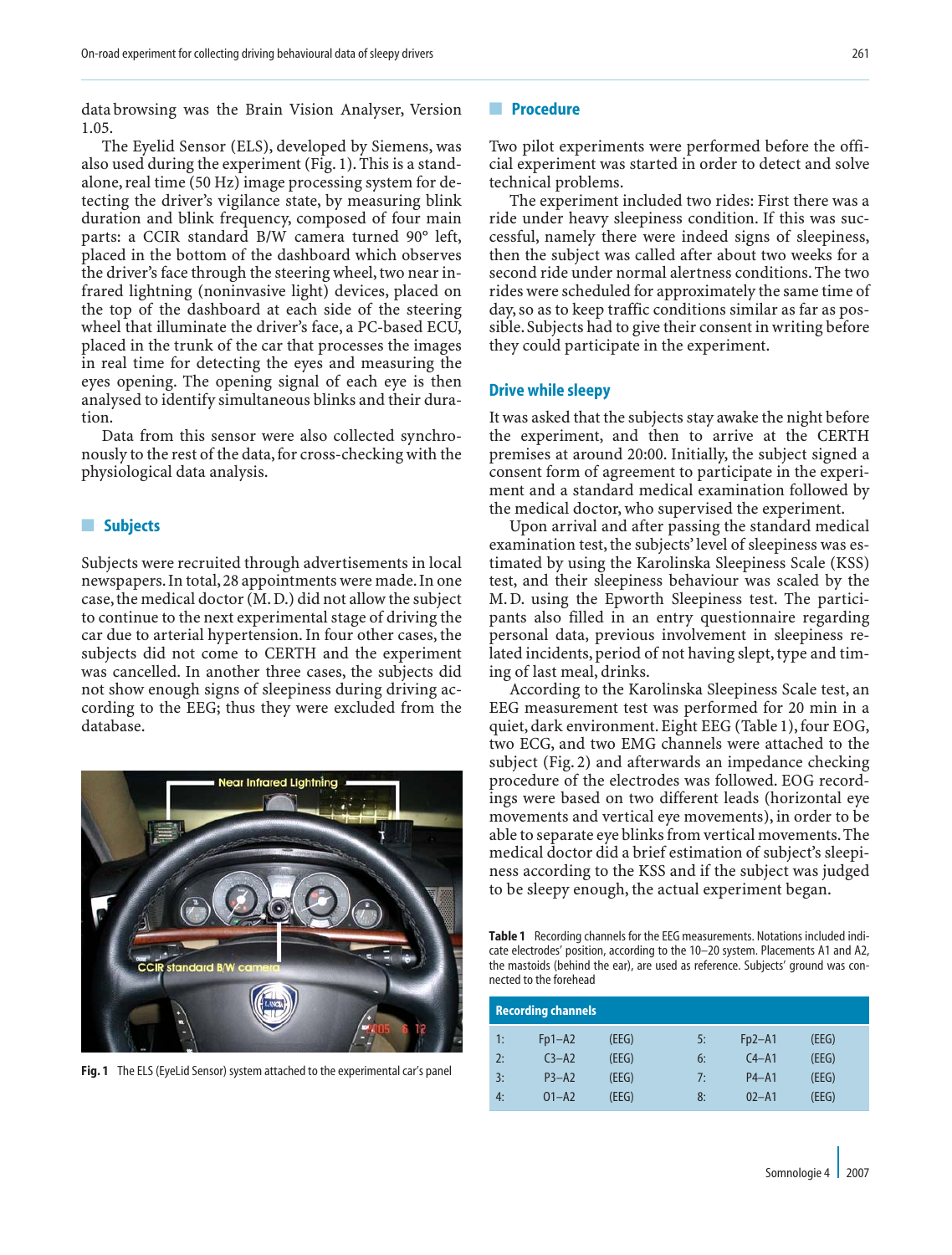system were stored in the ELS PC installed in the vehicle, and include:

- Drowsiness level (DROWSY), according to the following:
	- 0: the driver is fully awake.
	- 1: the driver is slightly sleepy.
	- 2: the driver is very sleepy.
- PERCLOS,which is the ratio of the time eyes are more than 80 % closed over a 1-minute period.

During driving, the driving behavioural data were also collected at 10 Hz (see Table 2) through the research vehicle sensors and software and stored in ASCII files in the vehicle PC for further analysis.Each file is named according to the subject number and end time of recording. The reason is that the system time, stored in the file, is time in ms from start recording, thus in order to know the exact time, the end time should be known too.

Before each experimental session, the time synchronisation procedure for the three independent systems (physiological data monitoring system, ELS system, and driving behavioural data system) was performed.An experienced driving instructor was seated in the co-driver's seat (using double pedals if needed). In the back there was a technician monitoring the functioning of the recording equipment and a medical doctor monitoring the EEG. Every subject drove the research vehicle for a maximum of 1.5 hours on a motorway or until s/he stopped the test run by themselves. In several cases, subjects' sleepiness level during driving was very high, and the driver instructor stopped the measurements after three or more consecutive sleepiness events (unintentionally crossing the lane border). The traffic on the motorway was very low, and the task was monotonous enough to stimulate hypovigilance.

During driving,notes were kept in a specific log by the technician, who noted all events related to EEG activity

Table 2 The driving behavioural data which were collected during the experiment. The data acquisition sampling frequency for these data was 10 Hz

| <b>Driving parameter</b>   | <b>Measurement unit</b> | <b>Comment</b>                                                                                                                                                                                                                                               |
|----------------------------|-------------------------|--------------------------------------------------------------------------------------------------------------------------------------------------------------------------------------------------------------------------------------------------------------|
| System time                | ms                      | Starts from the start of recording of each file                                                                                                                                                                                                              |
| Vehicle speed              | km/h                    | Valid for speeds over 1.75 km/h.                                                                                                                                                                                                                             |
| Lane distance left         | m                       | Has negative values.<br>In lane change manoeuvre:<br>It becomes 0 when the vehicle centre is over the left lane marker, then it becomes positive for a while, and<br>then the system changes reference to the new lane marker, so it becomes negative again. |
| Lane distance right        | m                       | Opposite to those for the left, it has positive values.                                                                                                                                                                                                      |
| rpm                        | 1/min                   |                                                                                                                                                                                                                                                              |
| Brake cylinder pressure    | bar                     |                                                                                                                                                                                                                                                              |
| Lateral acceleration       | m/s <sup>2</sup>        |                                                                                                                                                                                                                                                              |
| Steering angle             | deg                     | Positive when the vehicle turns to the right.                                                                                                                                                                                                                |
| Lateral speed to the left  | m/s                     |                                                                                                                                                                                                                                                              |
| Lateral speed to the right | m/s                     |                                                                                                                                                                                                                                                              |



Fig. 2 The electrodes that were attached to the subject: 8 EEG, 4 EOG (2 bipolar), 2 EMG, and 2 ECG electrodes

The subject was seated in the driver's seat and the attached electrodes were connected to the ambulatory EEG monitoring system. Before each experimental session, an electrode-checking procedure was performed in the experimental car environment.

A sampling rate of 200 Hz, for all channels of the recording, with an amplitude range  $\pm$  20  $\mu$ V was used. The hardware filters were adjusted to the band pass filtering option with a frequency range of 0.5 to 70 Hz, with a notch filter at the 50 Hz power supply component.

The ELS sensor measures the opening of the eyes, detects blink and eyelid closure and measures their duration and finally delivers one of three levels of drowsiness based on long blinks and eyelid closure. The algorithm used for diagnosis was specifically developed by the sensor manufacturer. During driving, the outputs of the ELS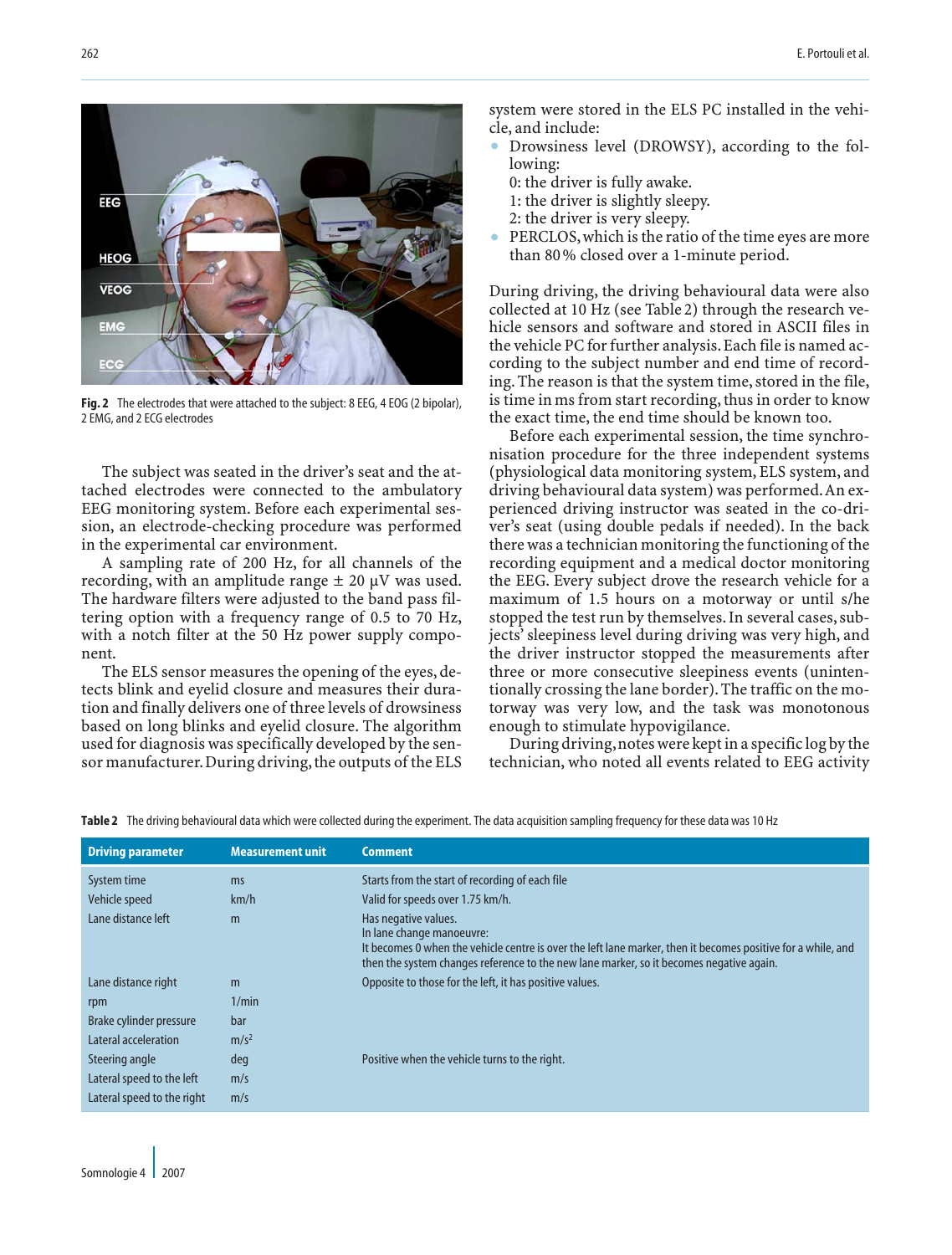(as indicated by the medical doctor),events related to ELS (as shown on the screen),events related to road/route deviations, behavioural notes (i. e. eyes closed for longer than normal, slow eye blinks) and driving instructor interventions (the last two types of events as indicated by the driving instructor). The persons accompanying the subject remained as quiet as possible.There was a mirror located in the front panel, so that the driving instructor could monitor the subject's eye blinking activity.

Originally it was planned to have KSS ratings by the subject every 5 minutes while driving. However, in praxis, this has been shown to decrease sleepiness levels, as was evident by the concurrent optical analysis of EEG recordings; thus this was abandoned.

# Drive under normal alertness condition

In this case subjects were asked to arrive at CERTH at 19:00, so that the traffic situation was comparable to the previous ride, being at a normal alertness condition. In this case, only driving behavioural and ELS data were recorded, in the same way as for the previous ride.

#### **Results**

#### ■ Subjects

Twenty subjects (19 males, 1 female) were selected for inclusion in the SENSATION database (see Table 3). The

#### Table 3 Subjects included in the database

subjects were average drivers (mean driving experience: 11.2 years), with a mean age of 30.7 years.

Visual interpretation of the EEG identified microsleep events in 12 of the 20 subjects. In four cases, the driving instructor stopped the experiment after two consecutive unintentional crossings of the lane border. A total of nine severe driving errors occurred during the experiment, all during the last 15 minutes of each ride. There were also other minor events recorded by the driving instructor.

#### ■ EEG data pre-processing and results

The data collected during all experimental sessions were transformed and stored in the EDF format. The physiological data were filtered according to the following settings:

EEG data Band pass filtering (3rd order Butterworth filter), Band pass range: 0.5–45 Hz.

ECG data Band pass filtering (3rd order Butterworth filter), Band pass range: 0.1–15 Hz.

EMG data Band pass filtering (3rd order Butterworth filter), Band pass range: 20–80 Hz.

EOG data Band pass filtering (3rd order Butterworth filter), Band pass range: 0.1–13 Hz.

After physiological data filtering, the experimental data were divided into 5-second duration segments (Fig. 3). On these segments, the Independent Component Analy-

| <b>Subject</b> | Gender | Age | <b>Driver for (years)</b> | <b>Not slept for (hours)</b> | <b>ESS</b>       | <b>KSS</b>     | <b>MWST</b>    | <b>Notes</b>                                        |
|----------------|--------|-----|---------------------------|------------------------------|------------------|----------------|----------------|-----------------------------------------------------|
| $\mathbf{1}$   | Male   | 50  | 25                        | 36                           | $\overline{2}$   | $\overline{7}$ | 12.5           |                                                     |
| 2              | Female | 28  | $\overline{9}$            | 30                           | $\mathbf{0}$     | 5              | 12.27          |                                                     |
| 3              | Male   | 34  | 16                        | 28                           | $\mathbf{0}$     | 8              | 5              |                                                     |
| 4              | Male   | 23  | $\overline{4}$            | 35                           | $\mathbf{0}$     | 8              | 6.39           |                                                     |
| 5              | Male   | 23  | $\overline{4}$            | 30                           | $\boldsymbol{0}$ | $\,8\,$        | $\overline{2}$ |                                                     |
| 6              | Male   | 31  | 13                        | 34                           | $\overline{2}$   | 8              | 2.59           |                                                     |
| 7              | Male   | 22  | $\overline{3}$            | 25                           | $\mathbf{0}$     | $\,8\,$        | $\overline{4}$ |                                                     |
| 8              | Male   | 55  | 30                        | 32                           | $\mathbf{0}$     | $\,8\,$        | 3.88           |                                                     |
| 9              | Male   | 29  | 12                        | 28                           | $\overline{2}$   | $\,8\,$        | 7.50           |                                                     |
| 10             | Male   | 26  | $\bf 8$                   | 16                           | $\mathbf{0}$     | $\overline{7}$ | $\overline{4}$ |                                                     |
| 11             | Male   | 22  | 3                         | 31                           | $\bf{0}$         | 8              | 11.24          |                                                     |
| 12             | Male   | 42  | 25                        | 36                           | $\mathbf{0}$     | $\overline{7}$ | 13             |                                                     |
| 13             | Male   | 27  | $\overline{7}$            | 28                           | $\bf{0}$         | $\overline{7}$ | 9.09           |                                                     |
| 14             | Male   | 27  | 9                         | 27                           | $\boldsymbol{0}$ | $\overline{7}$ | 12.42          |                                                     |
| 15             | Male   | 22  | $\overline{2}$            | 31                           | $\mathbf{0}$     | $\overline{7}$ | 6.16           | Bad driver, could not control the vehicle laterally |
| 16             | Male   | 23  | 5                         | 30                           | $\mathbf{0}$     | $\,8\,$        | 8              |                                                     |
| 17             | Male   | 49  | 23                        | 26                           | $\mathbf{0}$     | $\, 8$         | 7.2            |                                                     |
| 18             | Male   | 24  | $\overline{4}$            | 25                           | $\overline{2}$   | $\overline{7}$ | 2.42           |                                                     |
| 19             | Male   | 32  | 10                        | 38                           |                  | $\overline{7}$ | 10.88          |                                                     |
| 20             | Male   | 25  | $\overline{7}$            | 21                           |                  | $\overline{7}$ | 4.88           |                                                     |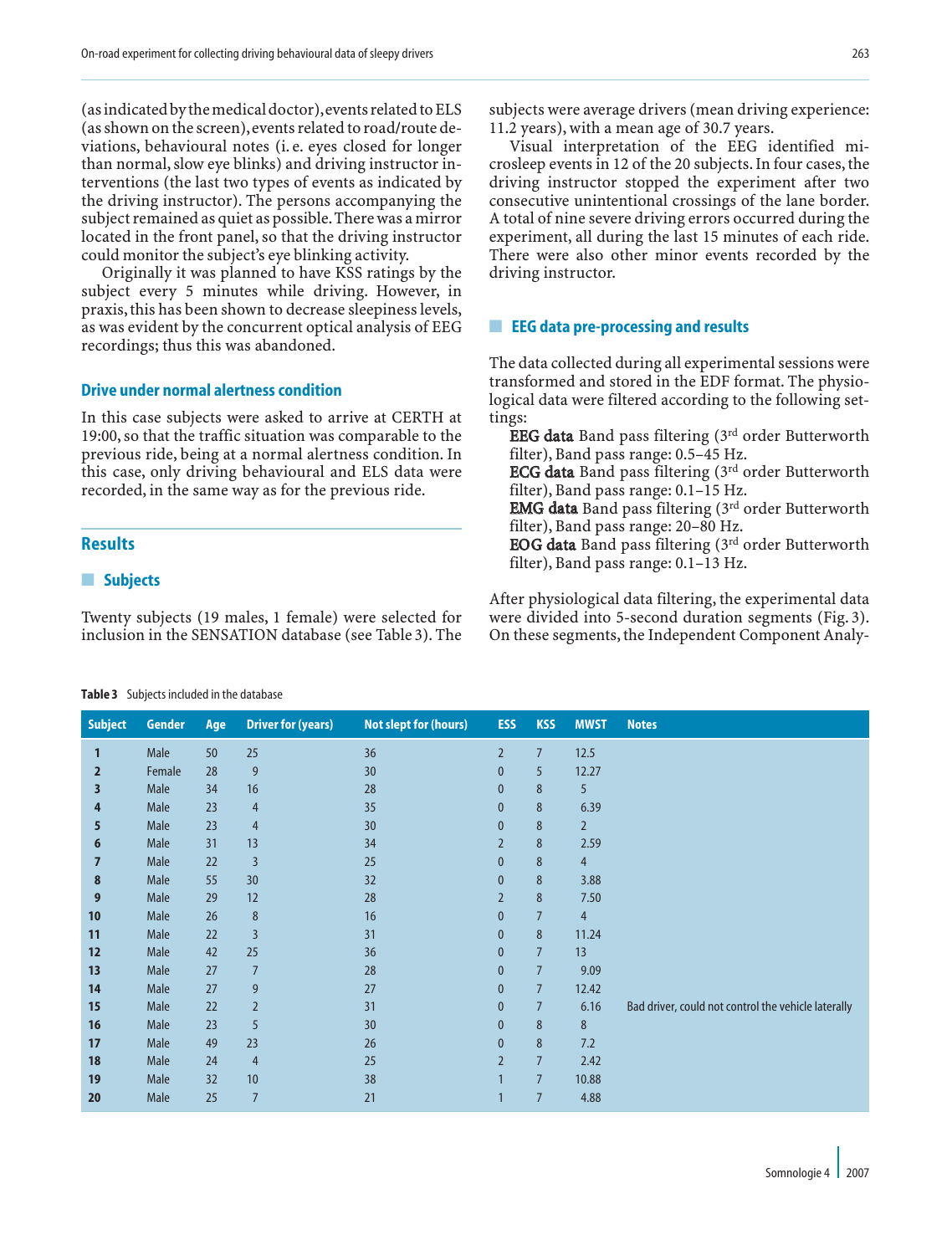



sis (ICA) technique was performed in order to remove the EOG component and muscle artefacts from the EEG measurements. For this procedure, EEGLab software was used and the whole analysis was performed using Matlab v 5.3. The physiological data segments were used as a data set and the Infomax algorithm was applied to this data set, deriving the independent components of the data set (Fig. 4). Afterwards, the components that were contaminated with eye blinks, eye movements or muscle activity were rejected and the remaining independent components were used for the inverse composition of the physiological signals segment (Fig. 5).

The EEG signals were divided into 3-second seg-

ments (containing 600 samples each) and for each segment and each channel the percentage of typical brain waves was estimated. More specifically, the percentage of delta waves (1–3.5 Hz), theta waves (3.5–7.5 Hz), alpha waves (7.5–12.5 Hz), beta (12.5–30 Hz) and gamma waves (30–40 Hz) were estimated. The brain waves percentage was estimated for a time window with size 600 samples (3 s) and 0.5 overlapping (the window was shifted 300 samples every time). The data analyses revealed the following observations:

 Significant increase of the theta band waves (in all EEG channels) by the end of the measurement (when the subject was more tired and sleepy).



Fig. 4 The independent components that were derived from the ICA Infomax algorithm applied to a 5 s physiological data segment. In the figure, the Eye Blinks, ECG, and EMG components have been recognised and removed from the decomposition procedure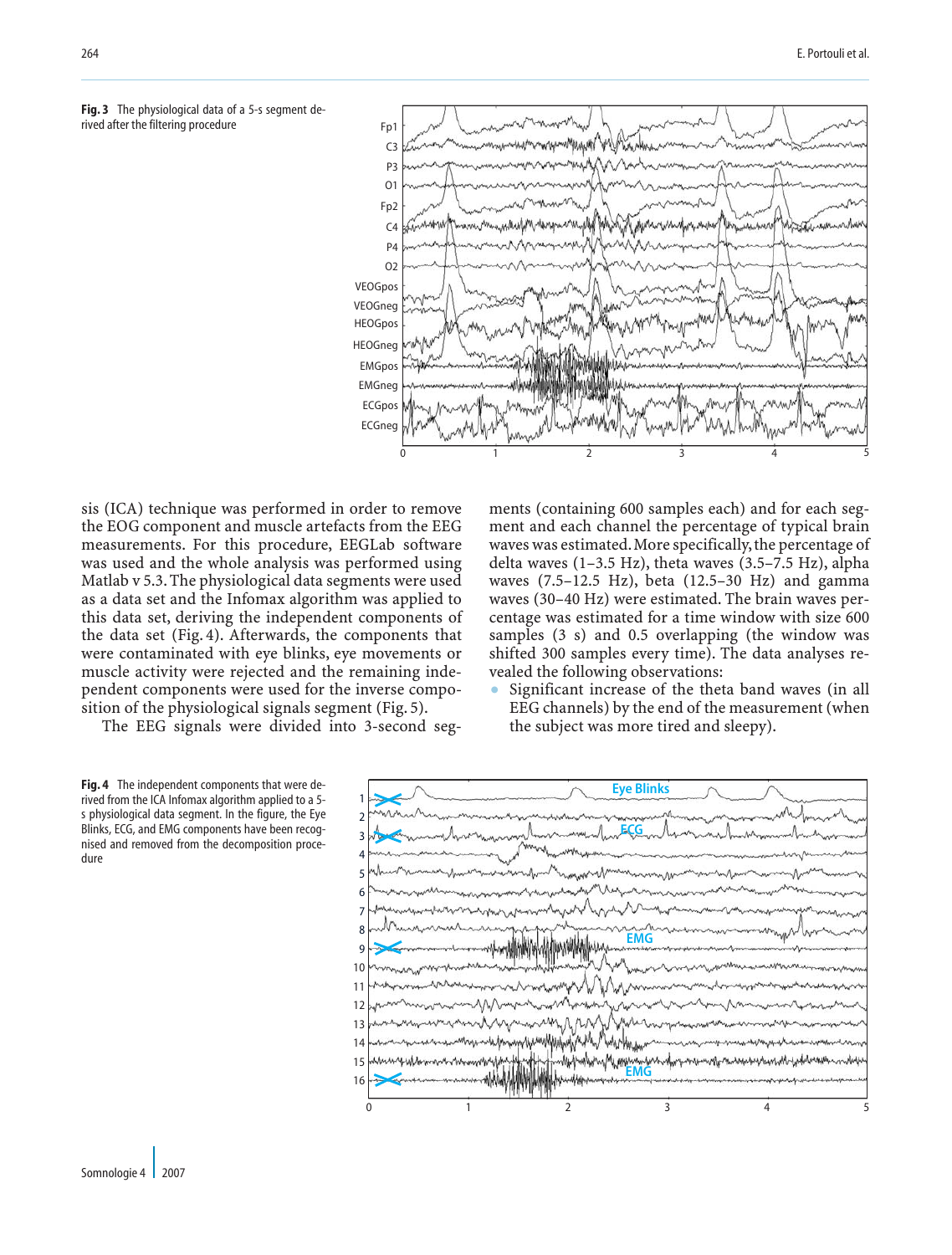

- Significant decrease of the beta and gamma waves, especially in the vision cortex channels (O1 and O2) by the end of the measurement (when the subject was more tired and sleepy).
- Short-time variations of alpha band waves, but no significant change by the end of the measurement.
- No significant alterations for the delta band brain waves.
- Increase of EGG signal synchronisation among different channels before the driving errors.

The detailed analyses of electrophysiological recordings from this experiment have been presented elsewhere (Papadelis et al. 2007).

# **Driving behavioural data**

In the following, we used ANOVA for statistical analysis. There was a difference between the standard deviation of the distance to the right lane among the sleepy awake conditions ( $p = 0.067216$  for the distance to the right, Fig. 6).

There was a significant difference between the standard deviation of the lateral speed to left and right among the sleepy awake conditions ( $p = 1.27 \times 10^{-7}$  for the lateral speed to the left and  $p = 1.62 \times 10^{-7}$  for the lateral speed to the right, Fig. 7).

There was a significant difference between the mean longitudinal speed among the sleepy awake conditions  $(p = 1.2 \ 10^{-5}, Fig. 8).$ 

There was a significant difference between the standard deviation of the lateral acceleration among the sleepy awake conditions ( $p = 1.02 \times 10^{-8}$ , Fig. 9).

Lane exceedances were not analysed. The reason is that the driving instructor was intervening in order to avert a possible lane exceedance due to safety reasons,as the experiment took place on a real highway with real traffic.

# Conclusions

This experiment was performed in order to collect data for inclusion in an alertness monitoring database within



Fig. 6 Standard deviation of distance from the right and left lane



Fig. 7 Standard deviation of lateral speed to the right and left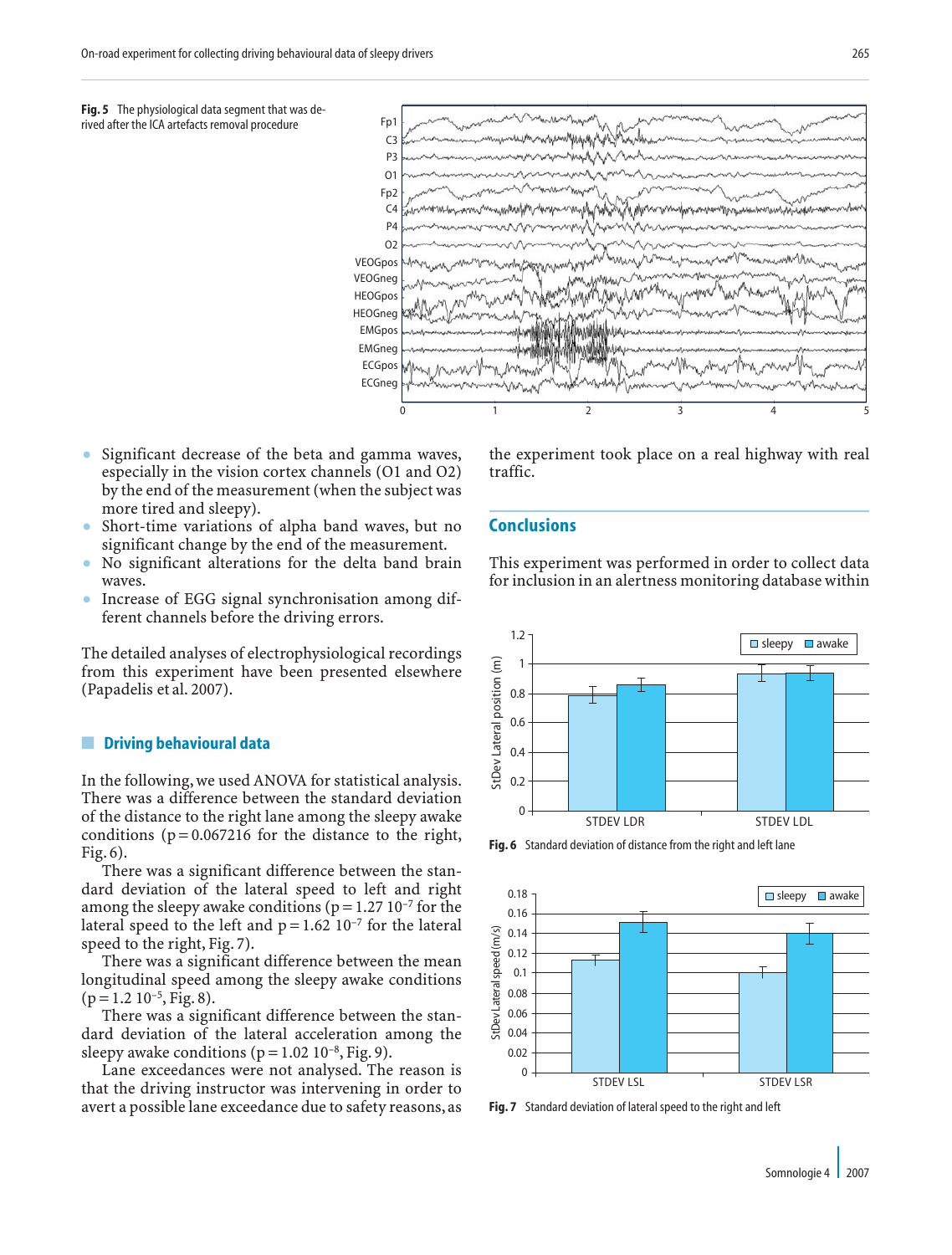

Fig. 9 Standard deviation of lateral acceleration

the SENSATION project. Recordings from 20 sleepy subjects were recorded and included in the database. Recordings include physiological data in the EDF format, ELS sensor output and driving behavioural data in the ASCII format.The subjects were indeed sleepy,as the analysis of physiological data reveals a number of events and micro-sleeps in each subject. Those subjects who were qualified to be included in the database were asked to drive once again at a normal awake condition, so as to obtain baseline recordings of their driving behaviour.

All the recorded data are available to interested sensor and system developers to verify their own algorithms and systems.

The analysis of the driving behaviour data between the two conditions reveals significant differences for standard deviation of distance to lane, which is in line

with previous findings in the literature in driving simulator experiments (i. e. Peters et al. 1999). Moreover we found significant differences for the standard deviation of lateral speed and of lateral acceleration. Finally we found significant differences for mean speed, which is in line with the on-road study findings of Fairclough (1997), while contradictory to the findings of the simulator study of Peters et al. (1999). This difference could be because in the driving simulator drivers tend to drive faster at the cost of increased accident risk, knowing that no real harm would happen to them, while under real driving conditions self-adaptation to the reduced vigilance occurred by means of lower mean speed.

Vehicle measures have been reviewed in the past, mainly in simulator studies, and some of them have been found to be sensitive to hypovigilance. The present on-road experiment confirms that the standard deviation of distance to lane is a variable that can be used for developing a hypovigilance detection system that would be unobtrusive to the driver. The standard deviation of lateral speed and of lateral acceleration as well as the mean speed itself are sensitive to a driver's hypovigilance according to our results; thus a future system that would have a baseline profile of such measures from a driver could identify differences and detect hypovigilance.This is in line with the recent developments of various automotive industries, which are developing systems to unobtrusively monitor driver's vigilance based on lane position measures.

According to Dinges & Mallis (1998) the effectiveness, practicality, acceptance and consequence of a system monitoring driver's impairment should be properly evaluated. As with other driving support systems it should be studied whether a hypovigilance warning system may create unwanted changes in driving behaviour. It may happen that drivers tend to use warnings as "alarms"to wake them up when they fall asleep and continue driving even when they would otherwise have stopped for a rest. An issue that should be studied in the future is whether a warning system could create driver's overreliance to it thus having an adverse effect on traffic safety.

#### References

- 1. Åkerstedt T, Gillberg M (1990) Subjective and objective sleepiness in the active individual. Int J Neurosci 52:29–37
- 2. Akerstedt T, Kecklund G, Knuttson A (1991) Manifest sleepiness and spectral content of the EEG during shift work. Sleep 14:221–225
- 3. Åkerstedt T,Kecklund G (2000) Trötthet och trafiksäkerhet – en översickt av kunskapsläget, Vägverket, pp 1401–9612
- 4. Ako M, Kawara T, Uchida S, Miyazaki S, Nishihara K, Mukai, J, Hirao K, Ako J, Okubo Y (2003) Correlation between electroencephalography and heart rate variability during sleep. Psychiatry Clin Neurosci 57:59–65
- 5. Arnedt JT, Wilde GJS, Munt PW, Maclean AW (2000) Simulated driving<br>performance following prolonged following prolonged wakefulness and alcohol consumption: separate and combined contributions to impairment. J Sleep Res 9:233–241
- 6. Brookhuis KA, DeWaard D, Fairclough SH (2003) Criteria for driver impairment. Ergonomic 46:433–445
- 7. Brookhuis KA (1993) The use of physiological measures to validate driver monitoring. In: Parkes AM, Franzen S (eds) Driving Future Vehicles, London: Taylor and Francis, pp 365–376
- 8. Brown, ID (1994) Driver fatigue. Hum Factors 36:298–314